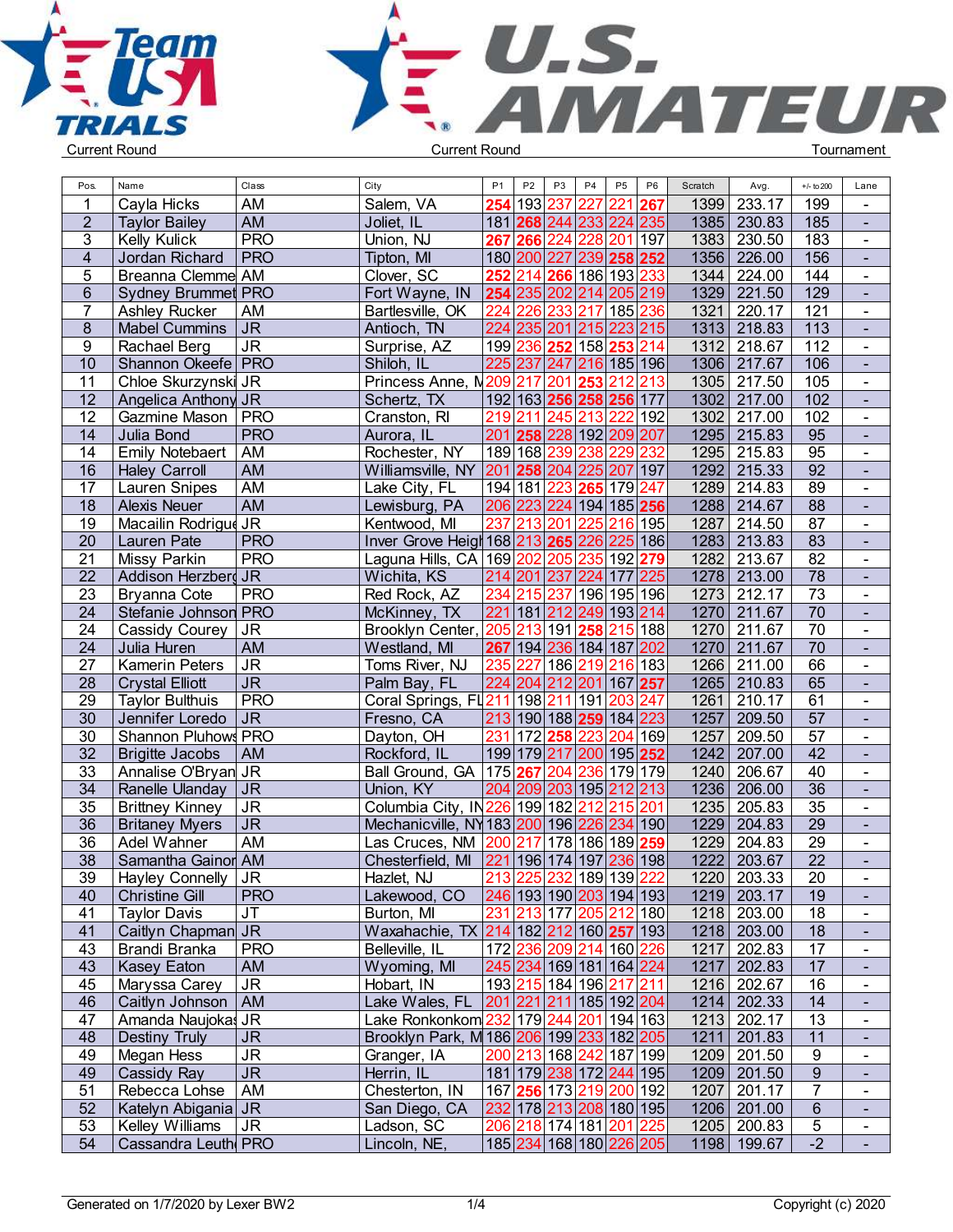



| Pos. | Name                      | Class          | City                                                | P <sub>1</sub> | P <sub>2</sub> | P <sub>3</sub>                                        | P <sub>4</sub> | P <sub>5</sub> | P <sub>6</sub> | Scratch | Avg.        | $+/-$ to 200 | Lane                     |  |
|------|---------------------------|----------------|-----------------------------------------------------|----------------|----------------|-------------------------------------------------------|----------------|----------------|----------------|---------|-------------|--------------|--------------------------|--|
| 54   | <b>Bailey Gipson</b>      | <b>JR</b>      | Davison, MI                                         |                |                | 194 225 189                                           | 225            | 180 185        |                | 1198    | 199.67      | $-2$         | $\blacksquare$           |  |
| 54   | Kayla Smith               | <b>JR</b>      | Salem, IL                                           |                |                | 246 212 212 195 165 168                               |                |                |                | 1198    | 199.67      | $-2$         | $\blacksquare$           |  |
| 57   | Peyton Attig              | AM             | Oak Lawn, IL                                        |                |                | 225 175 203 171 212 210                               |                |                |                | 1196    | 199.33      | $-4$         | $\blacksquare$           |  |
| 58   | Shannon Grimm   AM        |                | Fenton, MO                                          |                |                | 199 210 184 182 215 205                               |                |                |                | 1195    | 199.17      | $-5$         | $\blacksquare$           |  |
| 58   | Kristen Derr              | <b>JR</b>      | Sunbury, PA                                         |                |                | 203 198 139 193 227 235                               |                |                |                | 1195    | 199.17      | $-5$         | $\blacksquare$           |  |
| 58   | <b>Elise Chambers</b>     | $\overline{J}$ | Ocoee, FL                                           |                |                | 192 211 205 190 246 151                               |                |                |                | 1195    | 199.17      | $-5$         | $\blacksquare$           |  |
| 61   | Jillian Martin            | <b>JT</b>      | Stow, OH                                            |                | 190 237 205    |                                                       | 207            | 173 182        |                | 1194    | 199.00      | $-6$         |                          |  |
|      |                           |                |                                                     |                |                |                                                       |                |                |                |         |             |              | $\blacksquare$           |  |
| 62   | <b>Brooke Roberts</b>     | <b>JR</b>      | Port Orange, FL   189 206 212 194 170 222           |                |                |                                                       |                |                |                | 1193    | 198.83      | $-7$         | $\blacksquare$           |  |
| 62   | <b>Haley Youker</b>       | <b>JR</b>      | East Syracuse, N200 247 200 209 157 180             |                |                |                                                       |                |                |                |         | 1193 198.83 | $-7$         | $\blacksquare$           |  |
| 64   | <b>Sydney Urben</b>       | <b>JR</b>      | Dorr, MI                                            |                |                | 203 224 201 211 181 170                               |                |                |                |         | 1190 198.33 | $-10$        | $\blacksquare$           |  |
| 64   | Jenna Williams            | <b>JR</b>      | Homosassa, FL                                       |                |                | 224 172 213 191 209 181                               |                |                |                |         | 1190 198.33 | $-10$        | $\blacksquare$           |  |
| 66   | Caroline Thesier          | JR             | Mooresville, NC                                     |                |                | 213 193 163 218 211                                   |                |                | 190            |         | 1188 198.00 | $-12$        | $\blacksquare$           |  |
| 67   | Sarah Voiers              | AM             | Valparaiso, IN                                      |                | 178 178 208    |                                                       |                | 226 193 202    |                |         | 1185 197.50 | $-15$        | $\blacksquare$           |  |
| 68   | Katelyn Orisek            | <b>JR</b>      | Yorkville, IL                                       |                |                | 202 212 183 213 165 207                               |                |                |                | 1182    | 197.00      | $-18$        | $\blacksquare$           |  |
| 69   | Kara Beissel              | <b>JR</b>      | Ormond Beach, h <sup>182</sup>  254 166 180 169 224 |                |                |                                                       |                |                |                |         | 1175 195.83 | $-25$        | $\blacksquare$           |  |
| 70   | Amanda Morgan   AM        |                | Killeen, TX                                         |                |                | 154 164 156 213 260 226                               |                |                |                | 1173    | 195.50      | $-27$        | $\blacksquare$           |  |
| 71   | Arianna Campbel AM        |                | Coos Bay, OR                                        |                |                | 187 259 144 170 201                                   |                |                | 211            | 1172    | 195.33      | $-28$        | $\blacksquare$           |  |
| 71   | Morgan Gitlitz            | <b>JR</b>      | Freehold, NJ                                        |                |                | 195 225 223 177 175 177                               |                |                |                | 1172    | 195.33      | $-28$        | $\blacksquare$           |  |
| 73   | Rachel Strogin            | AM             | Mentor, OH                                          |                |                | 144 181 231 223 190 201                               |                |                |                |         | 1170 195.00 | $-30$        | $\blacksquare$           |  |
| 73   | <b>Kassidy Landweh JR</b> |                | Summerville, SC 223 176 178 196 187 210             |                |                |                                                       |                |                |                |         | 1170 195.00 | $-30$        | $\blacksquare$           |  |
| 73   | Emma Stull                | <b>JR</b>      | Raleigh, NC                                         |                |                | 203 195 170 210 199 193                               |                |                |                | 1170    | 195.00      | $-30$        | $\blacksquare$           |  |
| 76   | Lauren Tomaszey JR        |                | Wylie, TX                                           |                |                | 171 179 175 259 225 159                               |                |                |                | 1168    | 194.67      | $-32$        | $\blacksquare$           |  |
| 77   | Kaitlyn Eder              | <b>JR</b>      | Lithia, FL                                          |                |                | 188 216 156 166 223 218                               |                |                |                | 1167    | 194.50      | $-33$        | $\blacksquare$           |  |
| 78   | Emma Grace Dod AM         |                | Kent, OH                                            |                |                | 163 213 195 172 210 213                               |                |                |                | 1166    | 194.33      | $-34$        | $\blacksquare$           |  |
| 78   | Paige Peters              | <b>JR</b>      | Toms River, NJ                                      |                |                | 199 174 153 208 231                                   |                |                | 201            | 1166    | 194.33      | $-34$        | $\blacksquare$           |  |
| 80   | Maranda Pattison JR       |                | Redwood Valley, 184 169 190 189 212 221             |                |                |                                                       |                |                |                | 1165    | 194.17      | $-35$        | $\blacksquare$           |  |
| 81   | Megan Eaglehous AM        |                | Cibolo, TX                                          |                |                | 175 171 190 258                                       |                | 157 212        |                | 1163    | 193.83      | $-37$        | $\blacksquare$           |  |
| 81   | Ashley Channell   JR      |                | Morris Chapel, T 219 188 228 182 162 184            |                |                |                                                       |                |                |                | 1163    | 193.83      | $-37$        | $\blacksquare$           |  |
| 83   | Saralyne Nassbel JR       |                | Modesto, CA                                         |                |                | 205 228 183 231 144 171                               |                |                |                |         | 1162 193.67 | $-38$        | $\blacksquare$           |  |
| 84   | Brooklyn Boudred JR       |                | Snohomish, WA 169 190 225 183 224 168               |                |                |                                                       |                |                |                |         | 1159 193.17 | $-41$        | $\blacksquare$           |  |
| 84   | Amelia Kiefer             | <b>JR</b>      | Jasper, IN                                          |                |                | 147 224 193 177 191 227                               |                |                |                |         | 1159 193.17 | $-41$        | $\blacksquare$           |  |
| 84   | Megan Kolberg             | <b>JR</b>      | Sycamore, IL                                        |                |                | 179 155 218 212                                       |                | 214 181        |                | 1159    | 193.17      | $-41$        | $\overline{\phantom{a}}$ |  |
| 87   | Yarelis Alvarez           | <b>JR</b>      | Rio Rancho, NM   176   197   214   183   198   190  |                |                |                                                       |                |                |                |         | 1158 193.00 | $-42$        | $\blacksquare$           |  |
| 87   | Faith Welch               | <b>JT</b>      | Savannah, TN                                        |                |                | 189 173 196 227 183 190                               |                |                |                |         | 1158 193.00 | $-42$        | $\blacksquare$           |  |
| 89   | Madison McCall            | <b>JR</b>      | New Orleans, LA 154 156 245 242 183 175             |                |                |                                                       |                |                |                | 1155    | 192.50      | $-45$        | $\blacksquare$           |  |
| 89   | Julianna Spina            | <b>JR</b>      | East Islip, NY                                      |                |                | 202 182 200 156 208 207                               |                |                |                |         | 1155 192.50 | $-45$        | $\blacksquare$           |  |
| 91   | Lara Kurt                 | <b>JR</b>      | Leland, NC                                          |                |                | 146 211 199 192 191 213                               |                |                |                | 1152    | 192.00      | $-48$        | $\blacksquare$           |  |
| 91   | Hannah Forton             | <b>JR</b>      | Macomb, MI                                          |                |                | 160 203 192 184 245 168                               |                |                |                |         | 1152 192.00 | $-48$        |                          |  |
| 93   |                           |                |                                                     |                |                |                                                       |                |                |                |         | 1151 191.83 | $-49$        |                          |  |
|      | McKenna Collier   JR      |                | Brick, NJ                                           |                |                | 198 179 182 160 244 188                               |                |                |                |         |             |              |                          |  |
| 94   | Katelyn Jones             | <b>JR</b>      | Orlando, FL                                         |                |                | 237 158 170 172 235 178<br>201 191 177 186 192 202    |                |                |                |         | 1150 191.67 | $-50$        | $\blacksquare$           |  |
| 95   | Katharina Mente   JR      |                | Keller, TX                                          |                |                |                                                       |                |                |                |         | 1149 191.50 | $-51$        | $\blacksquare$           |  |
| 96   | Montana Meyer             | JR             | St Louis,, MO                                       |                |                | 190 201 212 182 180 183                               |                |                |                |         | 1148 191.33 | $-52$        | $\blacksquare$           |  |
| 97   | Brittany Schwartz JR      |                | Oshkosh, WI                                         |                |                | 195 220 196 171 172 192                               |                |                |                |         | 1146 191.00 | $-54$        | $\blacksquare$           |  |
| 98   | Carlene Beyer             | JR.            | Ogdensburg, WI 138 180 269 182 163 213              |                |                |                                                       |                |                |                |         | 1145 190.83 | $-55$        | $\blacksquare$           |  |
| 99   | <b>Elizabeth Ross</b>     | JR             | Schenectady, NY 169 214 192 160 207 201             |                |                |                                                       |                |                |                |         | 1143 190.50 | $-57$        | $\blacksquare$           |  |
| 99   | Cara Stasel               | <b>AM</b>      | Bonaire, GA                                         |                |                | 192 206 158 202 194 191                               |                |                |                |         | 1143 190.50 | $-57$        | $\blacksquare$           |  |
| 101  | Hope Gramly               | <b>JR</b>      | Aubrey, TX                                          |                |                | 173 233 196 152 208 178                               |                |                |                |         | 1140 190.00 | $-60$        | $\blacksquare$           |  |
| 102  | Nicolette Mendez AM       |                | Homer Glen, IL                                      |                |                | 186 160 184 223 182 201                               |                |                |                |         | 1136 189.33 | $-64$        |                          |  |
| 103  | Patricia Rosales          | JT             | Orlando, FL                                         |                |                | 204 231 163 183 194 159                               |                |                |                |         | 1134 189.00 | $-66$        |                          |  |
| 104  | Kailee Tubbs              | AM             | Flint, MI                                           |                |                | 151 214 166 200 190 210                               |                |                |                |         | 1131 188.50 | $-69$        | $\blacksquare$           |  |
| 105  | Sarah Florence            | <b>JR</b>      | Hammonton, NJ                                       |                |                | 132 146  <b>256</b>  208 205 182                      |                |                |                |         | 1129 188.17 | $-71$        | $\blacksquare$           |  |
| 105  | Kaylee Hitt               | <b>JR</b>      | Coldspring, KY                                      |                |                | 204 180 202 180 176 187                               |                |                |                |         | 1129 188.17 | $-71$        | $\blacksquare$           |  |
| 107  | Melanie Katen             | <b>JR</b>      | San Jose, CA                                        |                |                | 188 180 181 196 203 180                               |                |                |                |         | 1128 188.00 | $-72$        | $\blacksquare$           |  |
| 108  | Michaela Clardy   JR      |                | Little River, SC                                    |                |                | 176 191  <mark>206</mark>  189  <mark>212</mark>  152 |                |                |                |         | 1126 187.67 | $-74$        | $\blacksquare$           |  |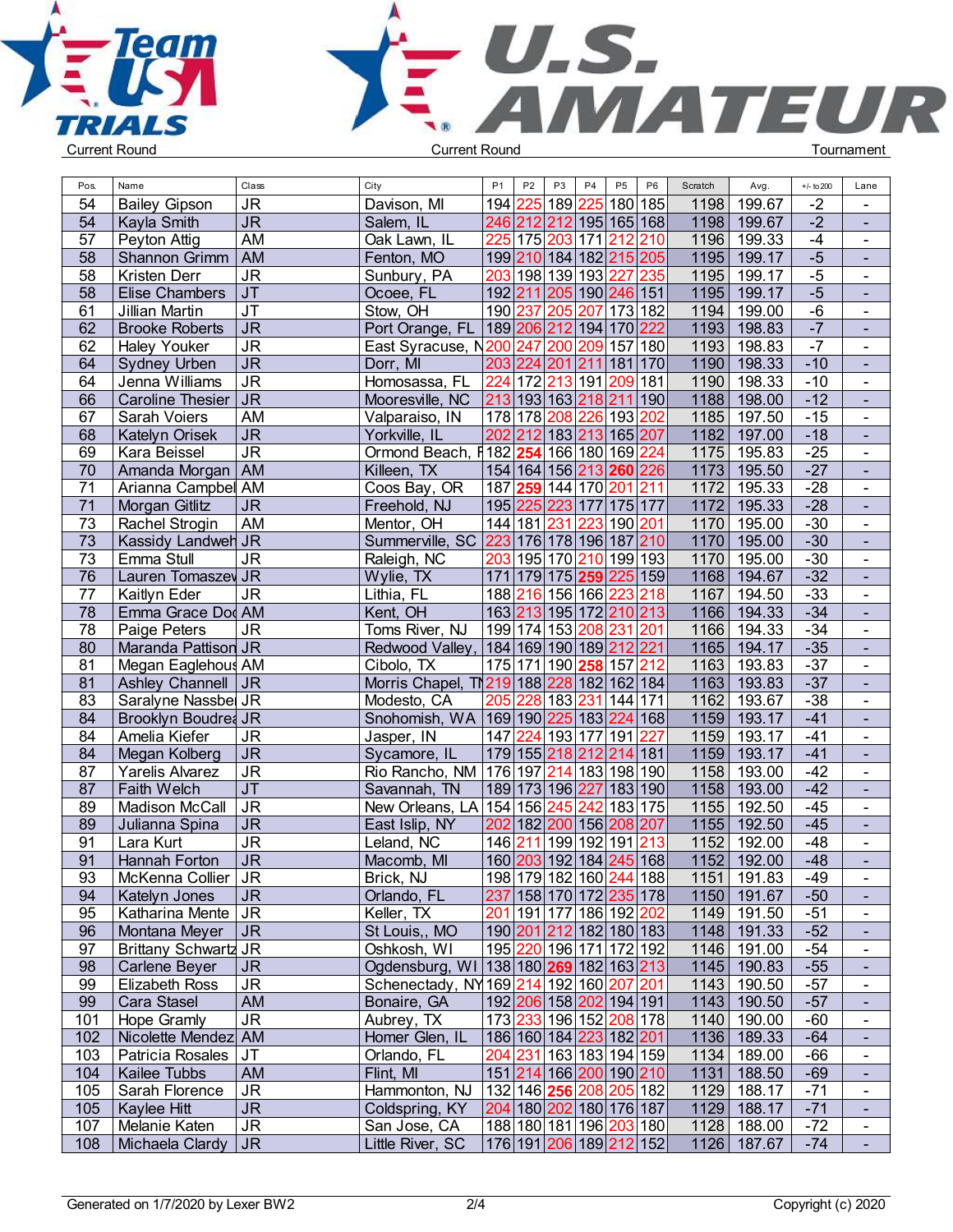



| Pos. | Name                  | Class                             | City                                                | P <sub>1</sub> | P <sub>2</sub> | P <sub>3</sub> | P4 | P <sub>5</sub><br>P <sub>6</sub>       | Scratch | Avg.          | $+/-$ to 200 | Lane                             |  |
|------|-----------------------|-----------------------------------|-----------------------------------------------------|----------------|----------------|----------------|----|----------------------------------------|---------|---------------|--------------|----------------------------------|--|
| 108  | Katelyn Dickersol AM  |                                   | Painesville, OH                                     |                |                |                |    | 170 155 195 166  <mark>235 205</mark>  | 1126    | 187.67        | $-74$        | $\overline{\phantom{a}}$         |  |
| 110  | Colby Jones           | <b>JR</b>                         | Virginia Beach, V177 204 223 179 189 153            |                |                |                |    |                                        | 1125    | 187.50        | $-75$        | $\sim$                           |  |
| 111  | Olivia Komorowsk JR   |                                   | Oshkosh, WI                                         | 224            |                |                |    | 163 199 179 180 179                    | 1124    | 187.33        | $-76$        | $\blacksquare$                   |  |
| 112  | Kayla Bandy           | <b>PRO</b>                        | Salisbury, MD                                       |                |                |                |    | 172 185 185 164  <mark>220</mark>  196 | 1122    | 187.00        | $-78$        | $\blacksquare$                   |  |
| 112  | Katie Robb            | <b>JR</b>                         | Swedesboro, NJ   178   188   189   164              |                |                |                |    | 224 179                                | 1122    | 187.00        | $-78$        | $\blacksquare$                   |  |
| 114  | Saige Yamada          | $\overline{\mathsf{J}\mathsf{R}}$ | Kaneohe, HI                                         |                |                |                |    | 151 182 158 169 236 225                | 1121    | 186.83        | $-79$        | $\blacksquare$                   |  |
| 115  | <b>Emily Rettig</b>   | $\overline{\mathsf{J}\mathsf{R}}$ | Cumming, GA                                         |                |                |                |    | 174 207 165 176 216 182                | 1120    | 186.67        | $-80$        | $\mathbf{r}$                     |  |
| 116  | <b>Britney Brown</b>  | <b>AM</b>                         | Chicago, IL                                         |                |                |                |    | 211 126 172 182 212 215                | 1118    | 186.33        | $-82$        | $\blacksquare$                   |  |
| 116  | Sarah Gill            | <b>JR</b>                         | Attleboro, MA                                       |                |                |                |    | 168 180 159 245 155 211                | 1118    | 186.33        | $-82$        | $\blacksquare$                   |  |
| 118  | <b>Hana Roers</b>     | <b>JR</b>                         | Maple Grove, MN 179 181 161 192 191 213             |                |                |                |    |                                        | 1117    | 186.17        | $-83$        | $\blacksquare$                   |  |
| 119  | Emma Owens            | <b>JR</b>                         | Louisville, KY                                      | 224            | 157            |                |    | 225 188 171 151                        | 1116    | 186.00        | $-84$        | $\blacksquare$                   |  |
| 120  | Leah Glazer           | $\overline{\mathsf{J}\mathsf{R}}$ | Henderson, NV                                       |                |                |                |    | 237 143 203 166 226 139                | 1114    | 185.67        | $-86$        | $\blacksquare$                   |  |
| 120  | Angelique Dalesa JT   |                                   | Rolling Meadows, 213 165 190 189 173 184            |                |                |                |    |                                        | 1114    | 185.67        | $-86$        | $\blacksquare$                   |  |
| 120  | Abigail Goldsberr AM  |                                   | Bettendorf, IA                                      | 221            |                |                |    | 156 187 187 179 184                    | 1114    | 185.67        | $-86$        | $\blacksquare$                   |  |
| 123  | Rina Sabo             | <b>PRO</b>                        | Bennett, CO                                         | 157 176        |                |                |    | 223 156 230 170                        | 1112    | 185.33        | $-88$        | $\blacksquare$                   |  |
| 124  | Morgan Cooper         | <b>JR</b>                         | Gloucester Point, 211 201 172 184 182 160           |                |                |                |    |                                        | 1110    | 185.00        | $-90$        | $\blacksquare$                   |  |
| 125  | Linda Himes           | <b>JR</b>                         | Texarkana, AR                                       |                |                |                |    | 180   141   192   235   178   177      | 1103    | 183.83        | $-97$        | $\mathbf{r}$                     |  |
| 126  | <b>Madison Bailey</b> | <b>JR</b>                         | Rocklin, CA                                         |                |                |                |    | 182 187 159 200 177 192                | 1097    | 182.83        | $-103$       | $\mathbf{r}$                     |  |
| 126  | Morgan Nunn           | <b>JR</b>                         | Okla City, OK                                       |                |                |                |    | 176 192 156 174 182 217                | 1097    | 182.83        | $-103$       | $\blacksquare$                   |  |
| 128  | Jenica Baron          | <b>JR</b>                         | New Orleans, LA 184 176 134 231 166 205             |                |                |                |    |                                        | 1096    | 182.67        | $-104$       | $\blacksquare$                   |  |
| 128  | <b>Rachel Hirst</b>   | AM                                | Bear, DE                                            |                |                |                |    | 158 170 223 188 182 175                | 1096    | 182.67        | $-104$       |                                  |  |
| 130  | Madison Janack        | <b>JR</b>                         | Myrtle Beach, SQ170 174 164 242 169 175             |                |                |                |    |                                        | 1094    | 182.33        | $-106$       | $\blacksquare$<br>$\blacksquare$ |  |
| 131  | Averi Brown           | <b>JR</b>                         | Columbus, OH                                        |                |                |                |    | 157 156 186 199 216 179                | 1093    | 182.17        | $-107$       | $\blacksquare$                   |  |
| 132  |                       | <b>JR</b>                         |                                                     |                |                |                |    |                                        | 1092    | 182.00        | $-108$       |                                  |  |
|      | Kailee Channell       |                                   | Morris Chapel, TN 174 247 169 171 150 181           |                |                |                |    |                                        |         | 181.83        |              | $\blacksquare$                   |  |
| 133  | Karina Capron         | <b>JR</b>                         | Fremont, NE                                         |                |                |                |    | 197 165 156 173 223 177                | 1091    |               | $-109$       | $\blacksquare$                   |  |
| 133  | Bryanna Leyen         | AM                                | Perry Hall, RI                                      |                |                |                |    | 148 211 193 211 163 165                | 1091    | 181.83        | $-109$       | $\mathbf{u}^{\prime}$            |  |
| 135  | Madalyn Harden        | <b>JR</b>                         | Canton, MI                                          |                |                |                |    | 144 168 208 180 226 162                | 1088    | 181.33        | $-112$       | $\blacksquare$                   |  |
| 135  | April McDonnell       | <b>JR</b>                         | North Las Vegas, 152 193 184 211 188 160            |                |                |                |    |                                        | 1088    | 181.33        | $-112$       | $\mathbf{r}$                     |  |
| 137  | Victoria Giardina JR  |                                   | Shelby Twp, MI                                      |                |                |                |    | 177 184 189 165 170 196                | 1081    | 180.17        | $-119$       | $\blacksquare$                   |  |
| 137  | Amelia Vasquez        | <b>JR</b>                         | New Orleans, LA   179   205   179   153   188   177 |                |                |                |    |                                        | 1081    | 180.17        | $-119$       | $\blacksquare$                   |  |
| 139  | <b>Brianna Rogers</b> | <b>JR</b>                         | Florence, SC                                        |                |                |                |    | 140 184 191  <mark>217</mark>  156 190 | 1078    | 179.67        | $-122$       | $\blacksquare$                   |  |
| 140  | <b>Breanna Elkin</b>  | <b>JR</b>                         | Louisville, KY                                      |                |                |                |    | 184 162 207 182 123 210                | 1068    | 178.00        | $-132$       | $\sim$                           |  |
| 141  | Elizabeth Dresch JR   |                                   | Fort Worth, TX                                      |                |                |                |    | 170   174   168   211   170   172      | 1065    | 177.50        | $-135$       | $\mathbf{r}$                     |  |
| 142  | Kimberly Forthofe JR  |                                   | Lake Placid, FL                                     |                |                |                |    | 176 163 205 184 158 173                | 1059    | 176.50        | $-141$       | $\blacksquare$                   |  |
| 143  | Veronica Petrined JR  |                                   | New Orleans, LA 146 141 205 162 233 162             |                |                |                |    |                                        | 1049    | 174.83        | $-151$       | $\blacksquare$                   |  |
| 143  | Evan Smith            | <b>JR</b>                         | Seattle, WA                                         |                |                |                |    | 195 164 184 155 162 189                | 1049    | 174.83        | $-151$       | $\sim$                           |  |
| 145  | Brianna MacLeod AM    |                                   | Brick, NJ                                           |                |                |                |    | 197 193 175 188 148 147                | 1048    | 174.67        | $-152$       | $\blacksquare$                   |  |
| 146  | Danyn Terry           | <b>AM</b>                         | Baton Rouge, LA 153 165 176 193 165 195             |                |                |                |    |                                        | 1047    | 174.50        | $-153$       |                                  |  |
| 147  | <b>Tacey Ballen</b>   | <b>JR</b>                         | Ashland, KY                                         |                |                |                |    | 152 138 182 199 185 182                |         | 1038   173.00 | $-162$       | $\blacksquare$                   |  |
| 148  | Chloe Sromovski JR    |                                   | Wilkes-Barre, PA 163 178 192 212 134 157            |                |                |                |    |                                        |         | 1036   172.67 | $-164$       | $\blacksquare$                   |  |
| 149  | <b>Crystal Singh</b>  | JR                                | New Orleans, LA 164 144 169 187 181 190             |                |                |                |    |                                        |         | 1035 172.50   | $-165$       | $\blacksquare$                   |  |
| 150  | Mikhela Bakle         | <b>AM</b>                         | Warrensburg, MQ190 158 141 184 204 156              |                |                |                |    |                                        |         | 1033 172.17   | $-167$       |                                  |  |
| 150  | Lyndsay Ennis         | <b>JR</b>                         | Conway, SC                                          |                |                |                |    | 190 171 162 150 145 215                |         | 1033 172.17   | $-167$       | $\sim$                           |  |
| 152  | Sara Howell           | <b>JR</b>                         | Slidell, LA                                         |                |                |                |    | 104 167 161 208 180 210                |         | 1030 171.67   | $-170$       | $\blacksquare$                   |  |
| 153  | Stefanny Toala        | <b>JR</b>                         | Tucson, AZ                                          |                |                |                |    | 174 166 188 172 172 152                |         | 1024 170.67   | $-176$       | $\blacksquare$                   |  |
| 154  | Jenna Hedgepath JR    |                                   | Murfreesboro, TN 164 190 185 176 158 149            |                |                |                |    |                                        |         | 1022 170.33   | $-178$       | $\mathcal{L}_{\mathcal{A}}$      |  |
| 155  | Kyla Day              | AM                                | Hoosick Falls, NY 163 166 160 149 191 192           |                |                |                |    |                                        | 1021    | 170.17        | $-179$       | $\blacksquare$                   |  |
| 155  | <b>Skylar Smith</b>   | <b>JR</b>                         | New Milford, CT   192   143   211   174   130   171 |                |                |                |    |                                        |         | 1021 170.17   | $-179$       | $\mathcal{L}_{\mathcal{A}}$      |  |
| 157  | Alexis Buchert        | <b>JR</b>                         | San Antonio, TX   164   169   167   187   158   173 |                |                |                |    |                                        |         | 1018 169.67   | -182         | $\sim$                           |  |
| 158  | Annie Leihardt        | <b>JR</b>                         | Georgetown, TX   133   186   191   153   173   176  |                |                |                |    |                                        |         | 1012 168.67   | $-188$       | $\sim$                           |  |
| 159  | Alexis Morgan         | <b>JR</b>                         | Rocky Point, NC   164   175   185   165   157   157 |                |                |                |    |                                        |         | 1003 167.17   | $-197$       | $\blacksquare$                   |  |
| 160  | <b>Heather Waters</b> | J <sub>R</sub>                    | Valparaiso, IN                                      |                |                |                |    | 147 154 151  <mark>212</mark>  158 174 |         | 996 166.00    | $-204$       |                                  |  |
| 161  | Alyssa Campbell   JR  |                                   | Lascassas, TN                                       |                |                |                |    | 150 145 132  <mark>215</mark>  162 171 |         | $975$ 162.50  | $-225$       | $\blacksquare$                   |  |
| 162  | Kathryn Bowman JR     |                                   | Peru, NY                                            |                |                |                |    | 132 147 151 177 169 183                |         | 959 159.83    | $-241$       |                                  |  |
|      |                       |                                   |                                                     |                |                |                |    |                                        |         |               |              |                                  |  |